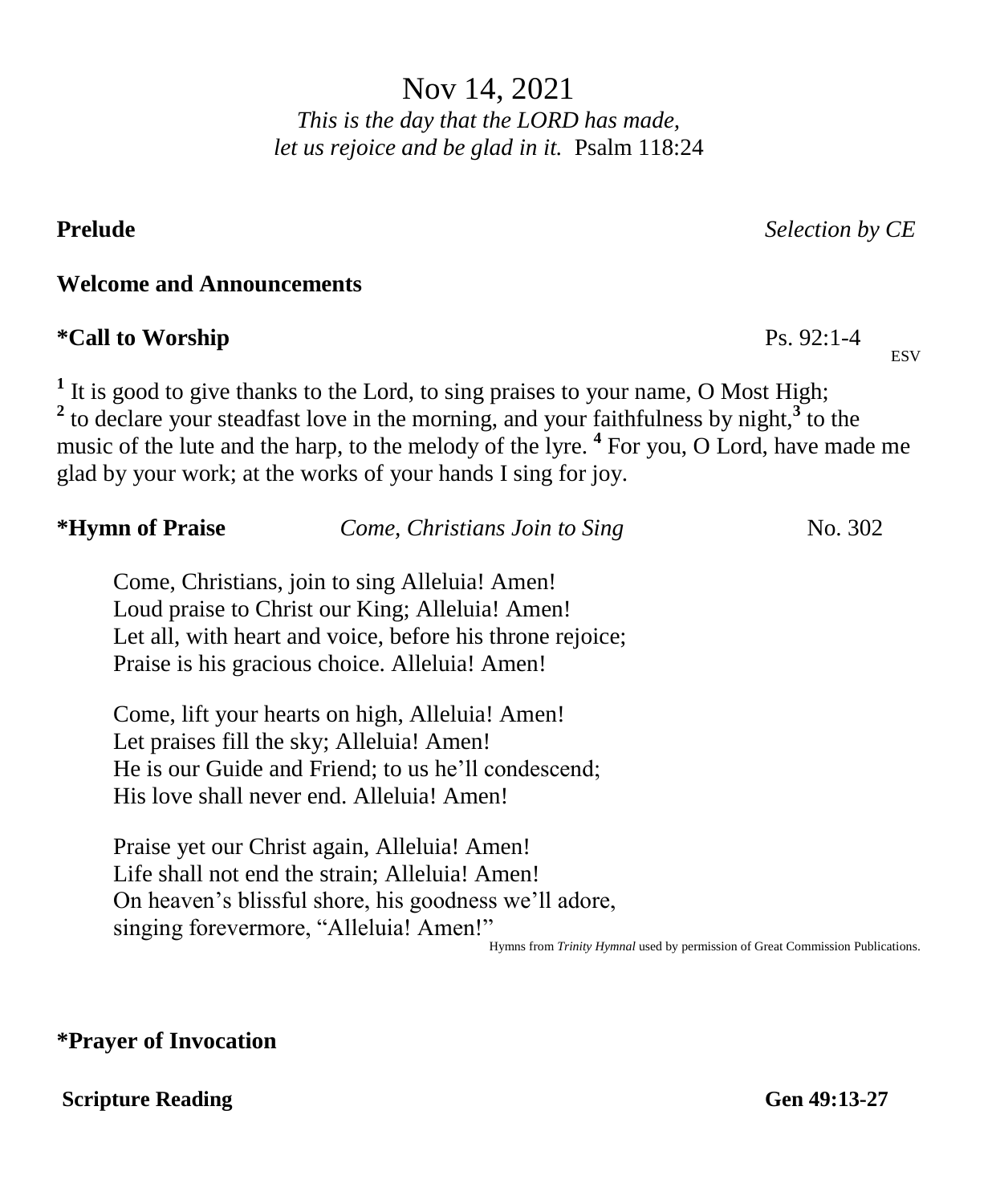$\frac{1}{2}$ Ps 92:5-9

#### **Prayer of Confession**

Holy Father, you have given us the precious gift of saving faith in your Son, Jesus Christ, and we praise you for it. We thank you that we can be sure of things we hope for and certain of things we do not now see with our eyes. We confess this morning that our faith is oftentimes weak. Many times, this week we have intentionally looked to money, and friendships, and family, and countless other things for hope and joy and for meaning. In doing so we have done great harm to our faith and in so doing, we have done great harm to ourselves, our relationships with others, and our relationship with you. Forgive us of such willful disobedience, instruct us further in our omission of that which we are called to perform, and grant us continual repentance in our hearts for all our sins. Thank you, Father, that the only way to forgiveness is through your Son, Jesus Christ, and we thank you that you have revealed Him to us by your Spirit, through your Word. Wash us clean of all our sins and build us up in our faith in Jesus. For it's in Jesus name we pray, Amen.

## **Assurance of Pardoning Grace**

<sup>5</sup> How great are your works, O Lord! Your thoughts are very deep! <sup>6</sup> The stupid man cannot know; the fool cannot understand this: **<sup>7</sup>** that though the wicked sprout like grass and all evildoers flourish, they are doomed to destruction forever; **<sup>8</sup>** but you, O Lord, are on high forever. **<sup>9</sup>** For behold, your enemies, O Lord, for behold, your enemies shall perish; all evildoers shall be scattered.

| *Hymn of Thanksgiving                                 | Trust and Obey | No. 672 |
|-------------------------------------------------------|----------------|---------|
| When we walk with the Lord, in the light of His Word, |                |         |
| what a glory He sheds on our way!                     |                |         |
| While we do His good will, He abides with us still,   |                |         |
| and with all who will trust and obey.                 |                |         |
| Trust and obey, for there's no other way              |                |         |
| to be happy in Jesus, but to trust and obey.          |                |         |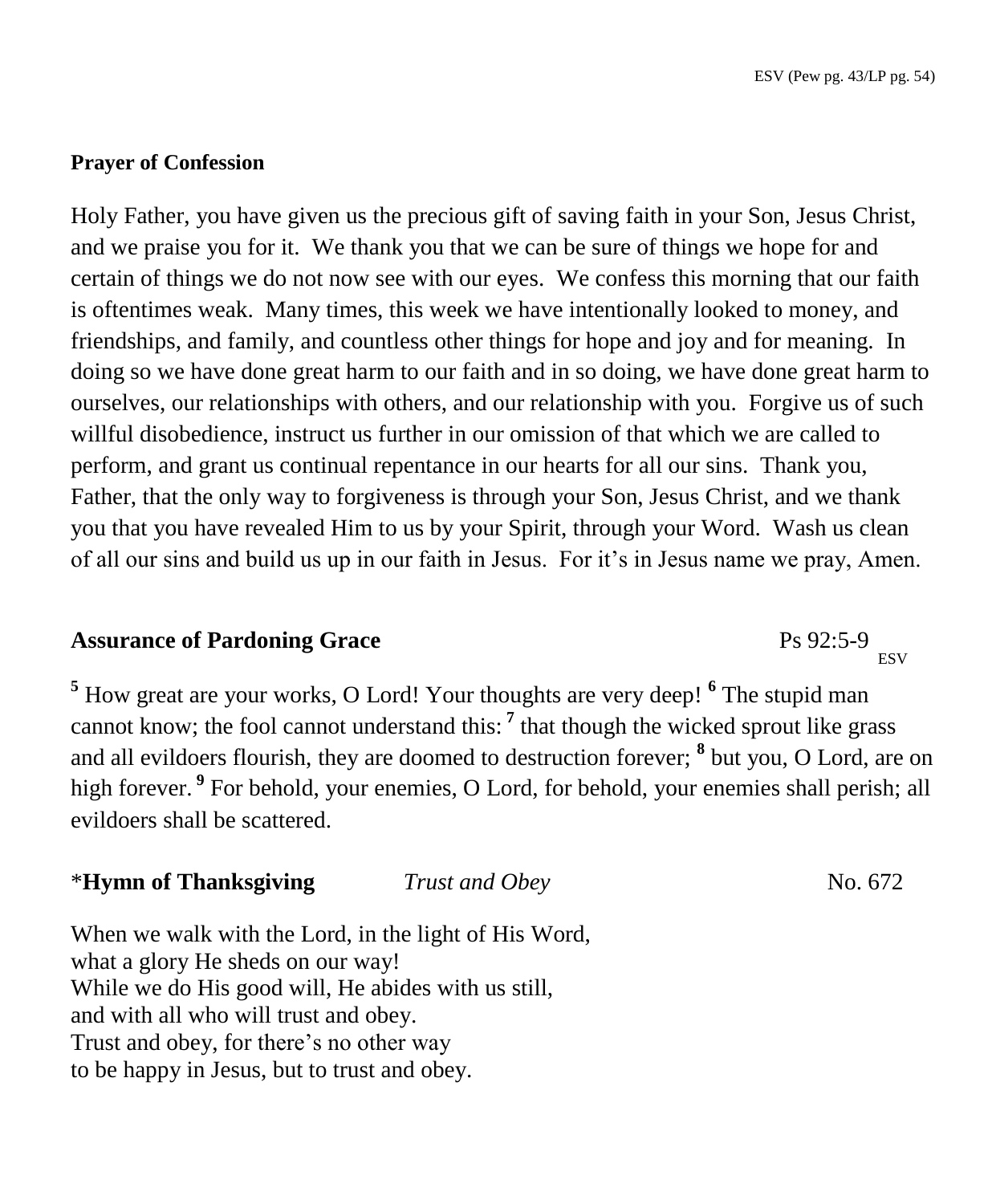Not a shadow can rise, not a cloud in the skies, but His smile quickly drives it away; not a doubt or a fear, not a sigh nor a tear, can abide while we trust and obey. Trust and obey, for there's no other way to be happy in Jesus, but to trust and obey.

Not a burden we bear, not a sorrow we share, but our toil He doth richly repay; not a grief nor a loss, not a frown or a cross, but is blest if we trust and obey. Trust and obey, for there's no other way to be happy in Jesus, but to trust and obey.

But we never can prove, the delights of His love until all on the altar we lay; for the favor He shows, and the joy He bestows, are for them who will trust and obey. Trust and obey, for there's no other way to be happy in Jesus, but to trust and obey.

Then in fellowship sweet we will sit at His feet, or we'll walk by His side in the way; what He says we will do, where He sends we will go, never fear, only trust and obey. Trust and obey, for there's no other way to be happy in Jesus, but to trust and obey.

Hymns from Trinity Hymnal used by permission of Great Commission Publications.

#### **WSC 69-70**

# **Q. 69. What is forbidden in the sixth commandment?**

A. The sixth commandment forbiddeth the taking away of our own life, or the life of our neighbor unjustly, or whatsoever tendeth thereunto.

## **Q. 70. Which is the seventh commandment?**

A. The seventh commandment is, Thou shalt not commit adultery.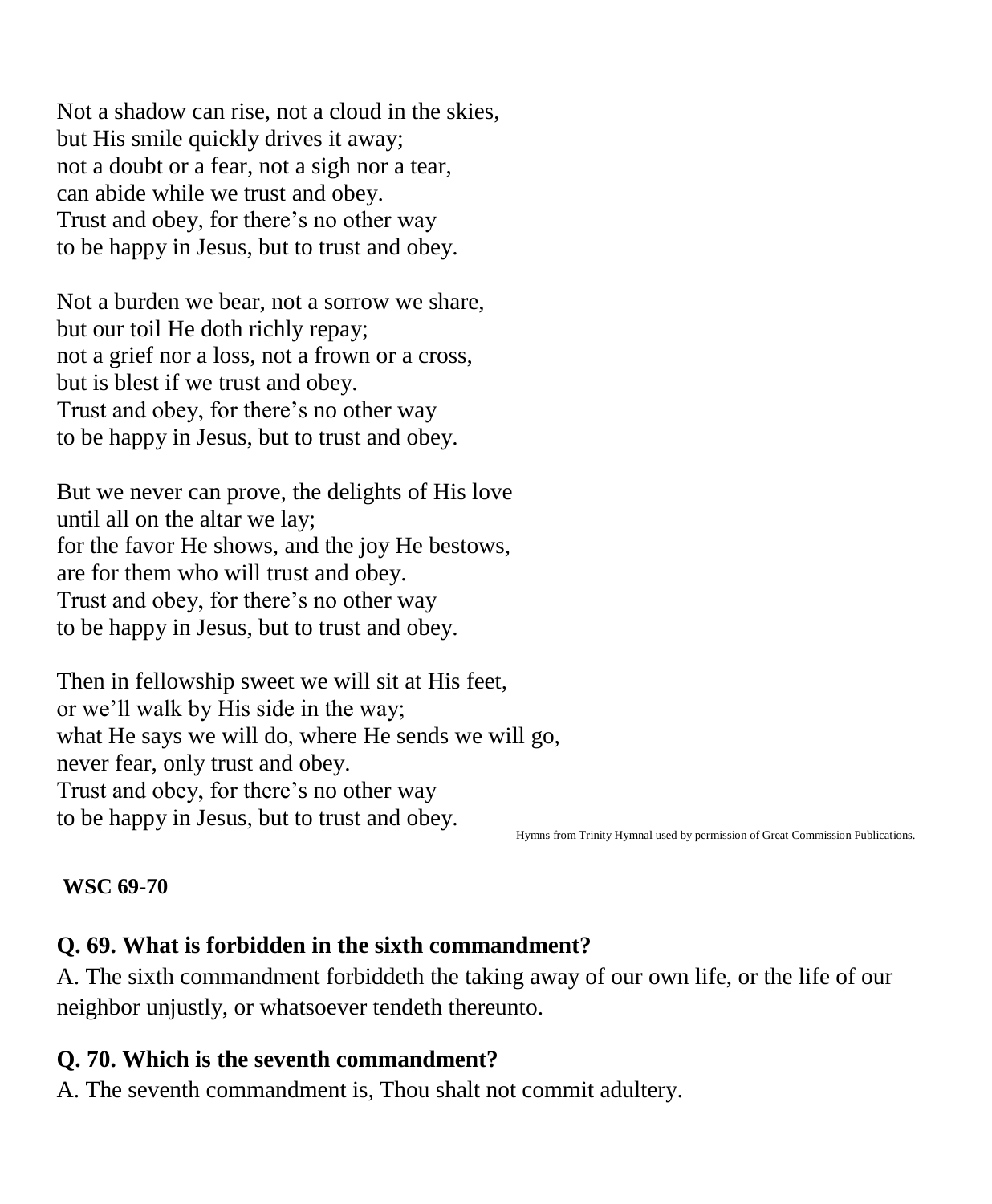**Prayer of Intercession**

### **Offering** *Selection by CE*

\***Doxology** No. 731 Praise God, from Whom all blessings flow; Praise Him, all creatures here below; Praise Him above, ye heav'nly host; Praise Father, Son, and Holy Ghost. Amen.

Hymns from *Trinity Hymnal* used by permission of Great Commission Publications.

**\*Hymn of Preparation** *Come, Thou Almighty King* **No. 101** 

Come, Thou Almighty King, help us Thy Name to sing, help us to praise! Father all glorious, o'er all victorious, come and reign over us, Ancient of Days!

Come, Thou Incarnate Word, gird on Thy mighty sword, our prayer attend! Come, and Thy people bless, and give Thy Word success, Spirit of holiness, on us descend!

Come, Holy Comforter, thy sacred witness bear in this glad hour. Thou who almighty art, now rule in every heart, and ne'er from us depart, Spirit of power!

To the great One in Three, eternal praises be, hence evermore. His sovereign majesty may we in glory see, and to eternity love and adore! Hymns from *Trinity Hymnal* used by permission of Great Commission Publications.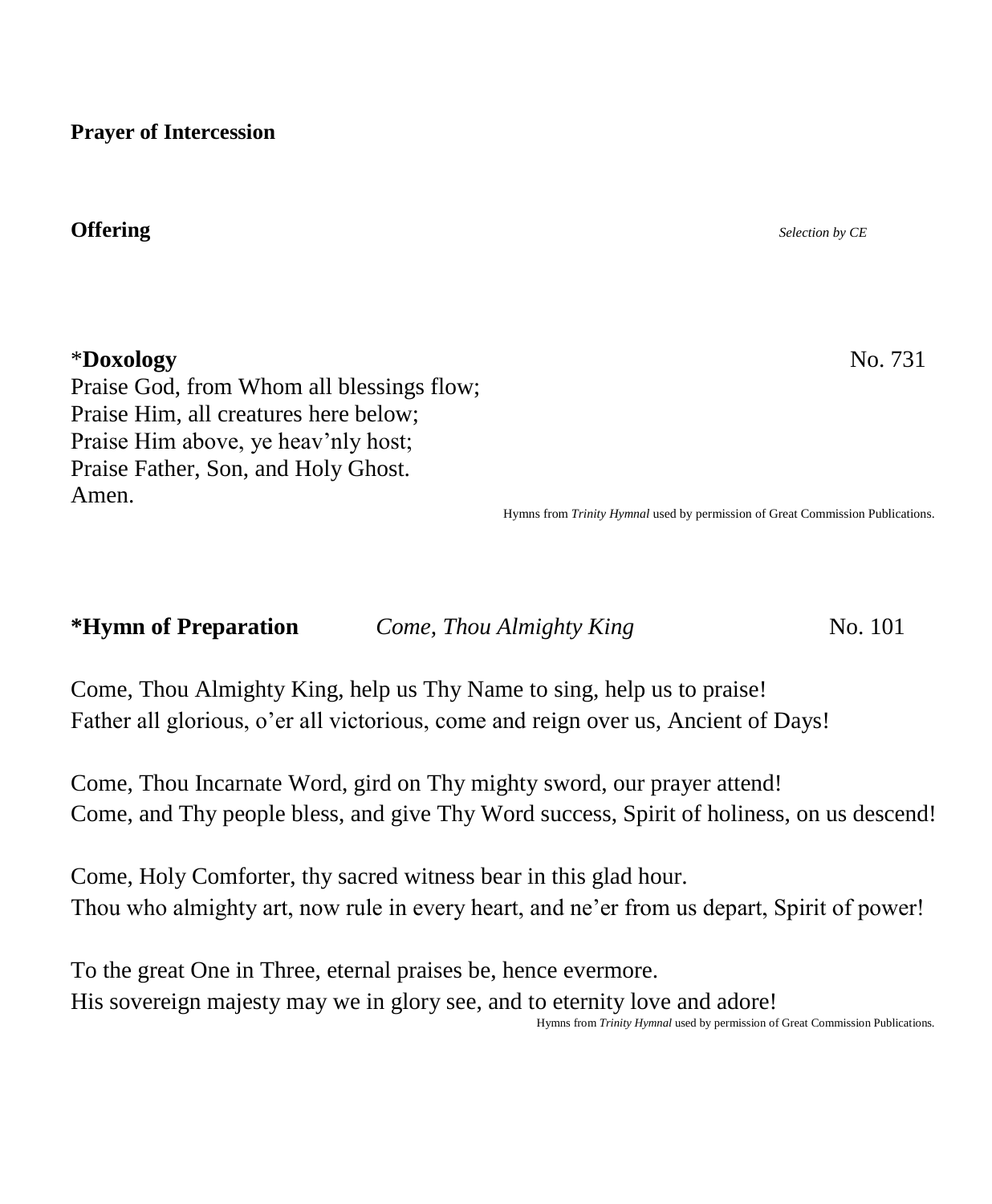1. Fight Like a Christian (vv. 5-19)

2. Retreat Like a Christian (vv. 20-28)

3. Live Like a Christian (vv. 29-38)

Questions:

- 1. How do you define the term "faith"? Why is fear the opposite of faith?
- 2. Why is persecution a bad thing? Why is persecution a good thing?
- 3. Why does Jesus teach his disciples about the destruction of Jerusalem? What does this tell us about Jesus' plan and protection of his people?
- 4. How does the 70AD Destruction of Jerusalem reveal to us the grace of God?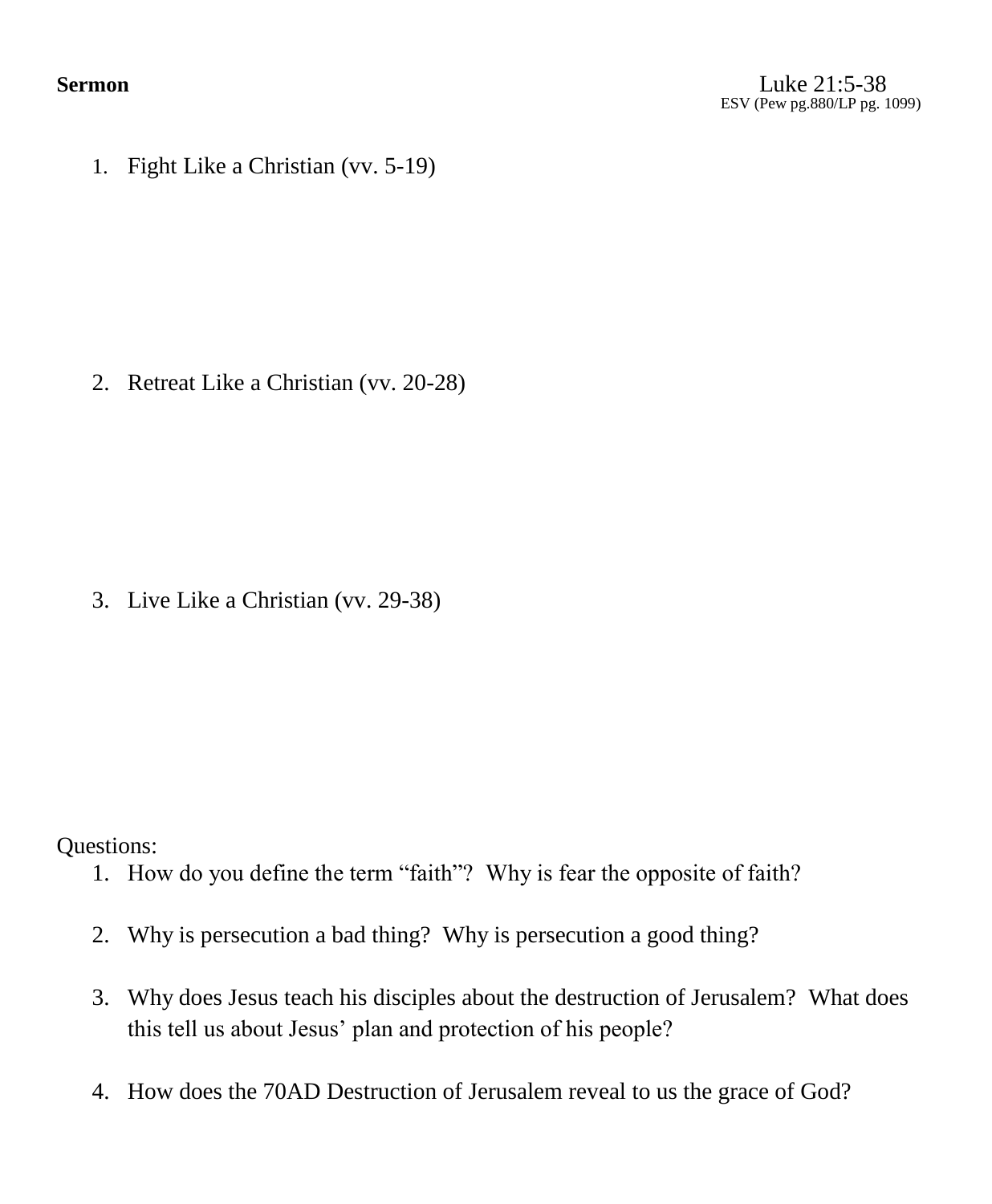## **\*Hymn of Response** *We Gather Together* No. 363

We gather together to ask the Lord's blessing; He chastens and hastens His will to make known: the wicked oppressing now cease from distressing: sing praises to His name; He forgets not His own.

Beside us to guide us, our God with us joining, ordaining, maintaining His kingdom divine; so from the beginning the fight we were winning: Thou, Lord, wast at our side: all glory be Thine!

We all do extol Thee, Thou leader triumphant, and pray that Thou still our defender wilt be. Let Thy congregation endure thro' tribulation: Thy name be ever prais'd! O Lord, make us free! Hymns from *Trinity Hymnal* used by permission of Great Commission Publications.

#### **\*Benediction**

**Postlude** 

#### **\*Gloria Patri** No. 735

Glory be to the Father, and to the Son, and to the Holy Ghost; as it was in the beginning, is now, and ever shall be, world without end. Amen, amen.

Hymns from *Trinity Hymnal* used by permission of Great Commission Publications.

*Selection by CE*

 **\* Congregation:** Please stand as able. **Piano, Organ, Guitar** Chris Erickson **Intercessory Prayer** Bruce Hrivnak

#### **Weekly Calendar**

| <b>DATE</b>      | TIME                  | <b>EVENT</b>                                           |
|------------------|-----------------------|--------------------------------------------------------|
| <b>SUN 11/14</b> | $9:20$ AM<br>10:30 AM | <b>Sunday School</b><br><b>Worship Service</b>         |
| <b>WED 11/17</b> | $9:30$ AM             | <b>Women's Morning Bible Study (Hebrews 5:11-6:12)</b> |
|                  | $6:00 \text{ PM}$     | Women's Evening Bible Study (Hebrews 5:11-6:12)        |
| <b>THUR 11/4</b> | $6:30$ PM             | Men's Morning Bible Study (Hebrews 5:11-6:12)          |
| <b>SAT 11/20</b> | 10:00 AM              | <b>Youth Leaf Raking Event</b>                         |
| <b>SUN 11/21</b> | $9:20$ AM             | <b>Sunday School</b>                                   |
|                  | $10:30$ AM            | <b>Worship Service</b>                                 |
|                  | $11:45$ AM            | <b>Thanksgiving Carry In</b>                           |